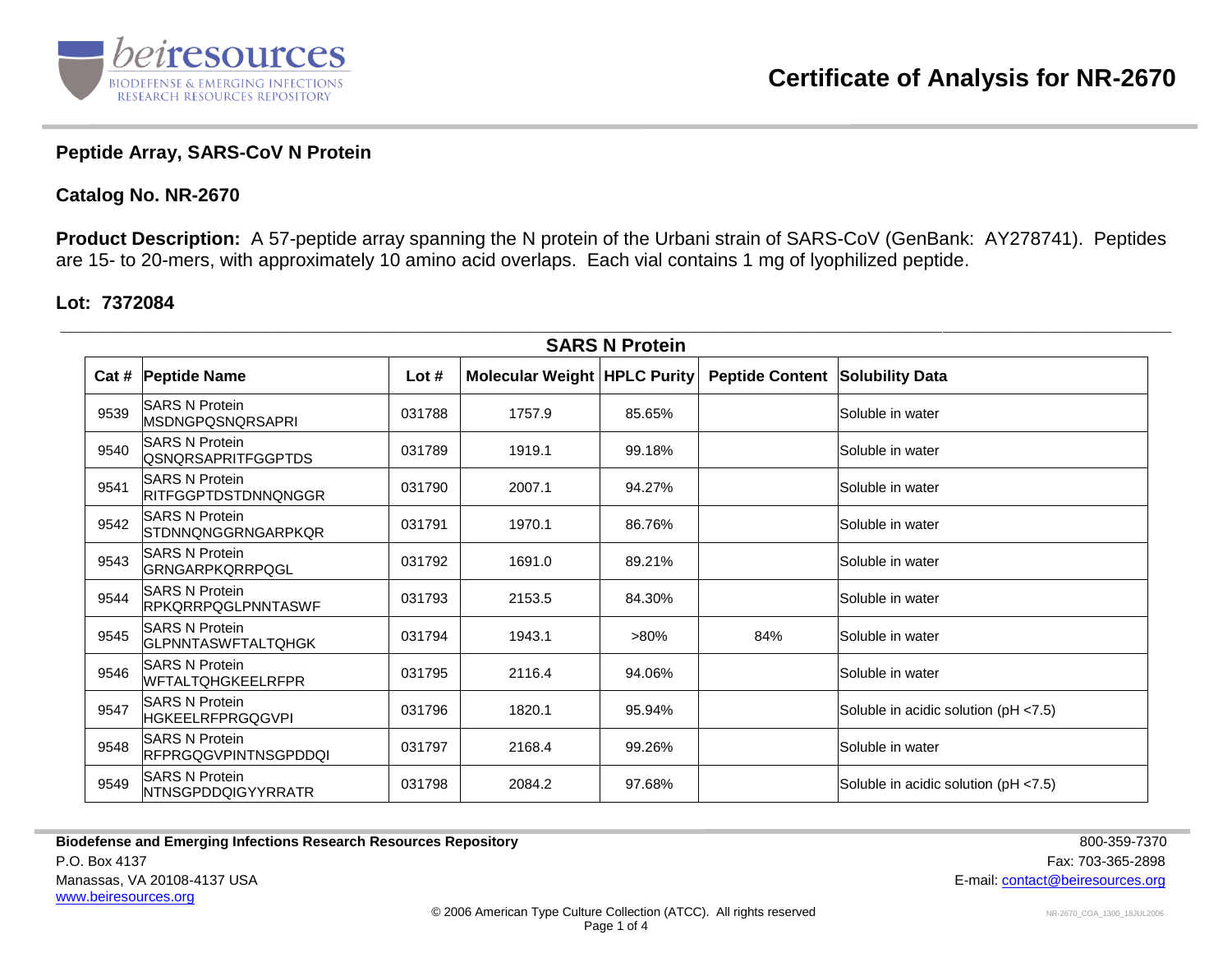

|      | Cat # Peptide Name                                 | Lot $#$ | <b>Molecular Weight HPLC Purity</b> |         | <b>Peptide Content</b> | <b>Solubility Data</b>               |
|------|----------------------------------------------------|---------|-------------------------------------|---------|------------------------|--------------------------------------|
| 9550 | <b>SARS N Protein</b><br>QIGYYRRATRRVRGGDGK        | 031799  | 2109.4                              | 80.23%  |                        | Soluble in acidic solution (pH <7.5) |
| 9551 | <b>SARS N Protein</b><br>TRRVRGGDGKMKELSPRW        | 031800  | 2129.5                              | 91.98%  |                        | Soluble in acidic solution (pH <7.5) |
| 9552 | <b>SARS N Protein</b><br><b>GKMKELSPRWYFYYL</b>    | 031801  | 1981.4                              | 86.05%  |                        | Soluble in acidic solution (pH <7.5) |
| 9553 | <b>SARS N Protein</b><br>LSPRWYFYYLGTGPEASL        | 031802  | 2120.4                              | 93.30%  |                        | Soluble in water                     |
| 9554 | <b>SARS N Protein</b><br>YLGTGPEASLPYGANK          | 031803  | 1637.8                              | 90.88%  |                        | Soluble in water                     |
| 9555 | <b>SARS N Protein</b><br>EASLPYGANKEGIVWVA         | 031804  | 1804.1                              | 84.36%  |                        | Soluble in basic solution (pH >7.5)  |
| 9556 | <b>SARS N Protein</b><br>ANKEGIVWVATEGAL           | 031805  | 1557.8                              | 86.55%  |                        | Soluble in water                     |
| 9557 | <b>SARS N Protein</b><br><b>IIVWVATEGALNTPKDHI</b> | 031806  | 1864.2                              | 82.10%  |                        | Soluble in water                     |
| 9558 | <b>SARS N Protein</b><br>GALNTPKDHIGTRNPNNNA       | 031807  | 2004.2                              | 82.01%  |                        | Soluble in water                     |
| 9559 | <b>SARS N Protein</b><br><b>IGTRNPNNNAATVLQL</b>   | 031808  | 1695.9                              | $>80\%$ | 89%                    | Soluble in water                     |
| 9560 | <b>SARS N Protein</b><br>NNNAATVLQLPQGTTLPK        | 031809  | 1880.2                              | 82.02%  |                        | Soluble in acidic solution (pH <7.5) |
| 9561 | <b>SARS N Protein</b><br><b>QLPQGTTLPKGFYAEGSR</b> | 031810  | 1950.2                              | 83.41%  |                        | Soluble in acidic solution (pH <7.5) |
| 9562 | <b>SARS N Protein</b><br>PKGFYAEGSRGGSQASSR        | 031811  | 1842.0                              | 94.61%  |                        | Soluble in acidic solution (pH <7.5) |
| 9563 | <b>SARS N Protein</b><br><b>SRGGSQASSRSSSRSR</b>   | 031812  | 1652.7                              | $>80\%$ | 73%                    | Soluble in water                     |
| 9564 | <b>SARS N Protein</b><br>ASSRSSSRSRGNSRNST         | 031813  | 1796.9                              | 80.54%  |                        | Soluble in water                     |
| 9565 | <b>SARS N Protein</b><br><b>RSRGNSRNSTPGSSR</b>    | 031814  | 1618.7                              | 96.00%  |                        | Soluble in water                     |

**Biodefense and Emerging Infections Research Resources Repository <b>800-359-7370** 800-359-7370 P.O. Box 4137 Fax: 703-365-2898 Manassas, VA 20108-4137 USA E-mail: [contact@beiresources.org](mailto:contact@beiresources.org) [www.beiresources.org](http://www.beiresources.org/)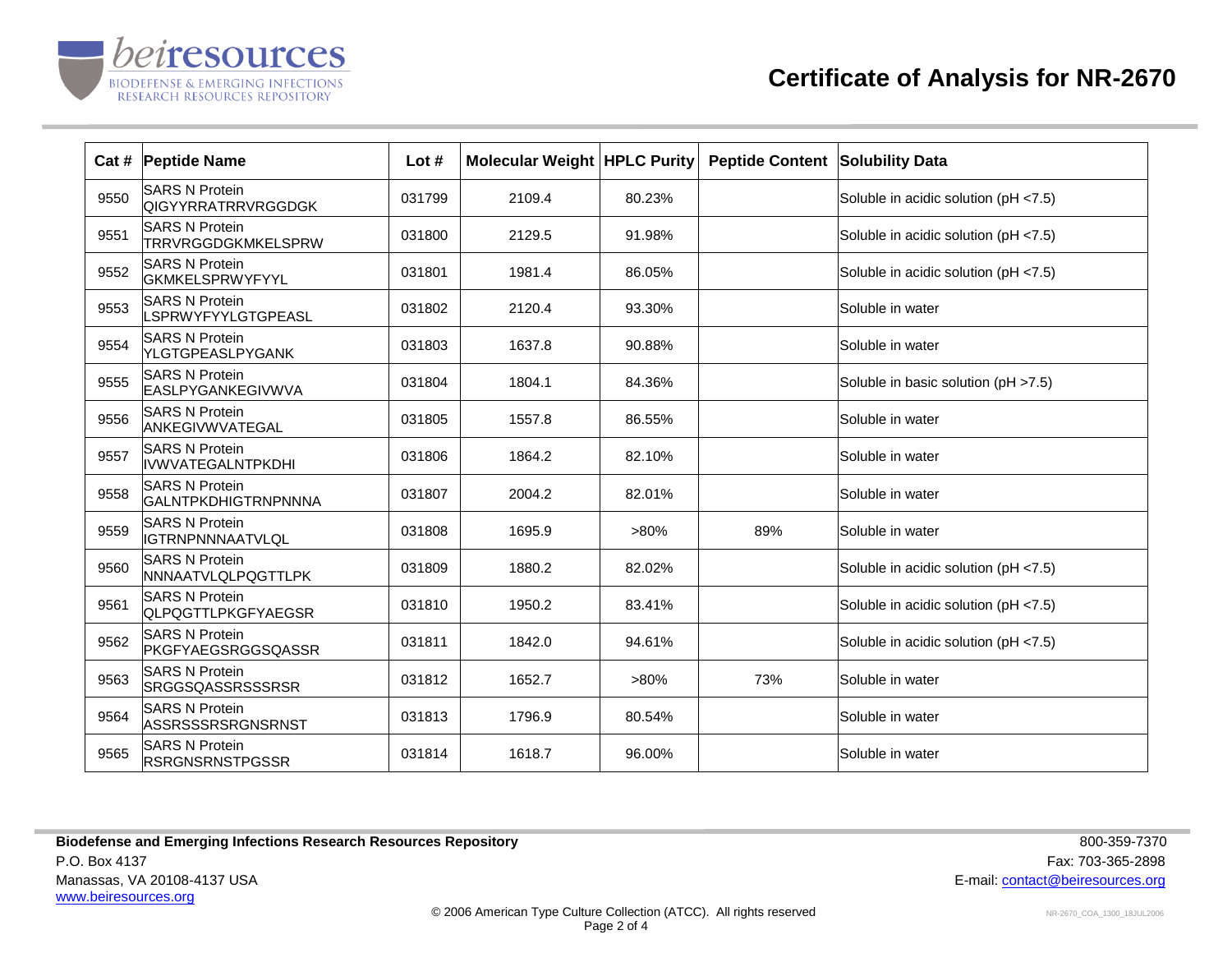

|      | Cat # Peptide Name                                 | Lot $#$ | <b>Molecular Weight   HPLC Purity</b> |         | <b>Peptide Content</b> | <b>Solubility Data</b>                 |
|------|----------------------------------------------------|---------|---------------------------------------|---------|------------------------|----------------------------------------|
| 9566 | <b>SARS N Protein</b><br><b>SRNSTPGSSRGNSPARMA</b> | 031815  | 1833.0                                | 80.14%  |                        | Soluble in water                       |
| 9567 | <b>SARS N Protein</b><br>SRGNSPARMASGGGETAL        | 031816  | 1718.9                                | 86.24%  |                        | Soluble in acidic solution (pH <7.5)   |
| 9568 | <b>SARS N Protein</b><br>MASGGGETALALLLLDRL        | 031817  | 1801.3                                | $>80\%$ | 89%                    | Soluble in water with 70% acetonitrile |
| 9569 | <b>SARS N Protein</b><br>ALALLLLDRLNQLESKV         | 031818  | 1909.3                                | 90.81%  |                        | Soluble in water                       |
| 9570 | <b>SARS N Protein</b><br><b>DRLNQLESKVSGKGQQQQ</b> | 031819  | 2043.2                                | 80.31%  |                        | Soluble in acidic solution (pH <7.5)   |
| 9571 | <b>SARS N Protein</b><br><b>KVSGKGQQQQGQTVTKK</b>  | 031820  | 1830.1                                | 87.95%  |                        | Soluble in water                       |
| 9572 | <b>SARS N Protein</b><br><b>QQQGQTVTKKSAAEASKK</b> | 031821  | 1918.2                                | 85.88%  |                        | Soluble in acidic solution (pH <7.5)   |
| 9573 | <b>SARS N Protein</b><br><b>KKSAAEASKKPRQKRTA</b>  | 031822  | 1885.2                                | 97.40%  |                        | Soluble in water                       |
| 9574 | <b>SARS N Protein</b><br><b>SKKPRQKRTATKQYNV</b>   | 031823  | 1933.3                                | 91.71%  |                        | Soluble in water                       |
| 9575 | <b>SARS N Protein</b><br>KRTATKQYNVTQAFGRR         | 031824  | 2025.3                                | 85.50%  |                        | Soluble in acidic solution (pH <7.5)   |
| 9576 | <b>SARS N Protein</b><br>YNVTQAFGRRGPEQTQGNF       | 031825  | 2170.4                                | 85.94%  |                        | Soluble in acidic solution (pH <7.5)   |
| 9577 | <b>SARS N Protein</b><br><b>RGPEQTQGNFGDQDLIR</b>  | 031826  | 1931.1                                | 91.52%  |                        | Soluble in basic solution (pH >7.5)    |
| 9578 | <b>SARS N Protein</b><br><b>GNFGDQDLIRQGTDYKHW</b> | 031827  | 2150.3                                | 66.04%  |                        | Soluble in water                       |
| 9579 | <b>SARS N Protein</b><br><b>IRQGTDYKHWPQIAQFA</b>  | 031828  | 2059.3                                | 88.82%  |                        | Soluble in acidic solution (pH <7.5)   |
| 9580 | <b>SARS N Protein</b><br><b>KHWPQIAQFAPSASAFF</b>  | 031829  | 1933.2                                | 85.84%  |                        | Soluble in acidic solution (pH <7.5)   |
| 9581 | <b>SARS N Protein</b><br><b>QFAPSASAFFGMSRIGM</b>  | 031830  | 1805.1                                | $>80\%$ | 89%                    | Soluble in water                       |